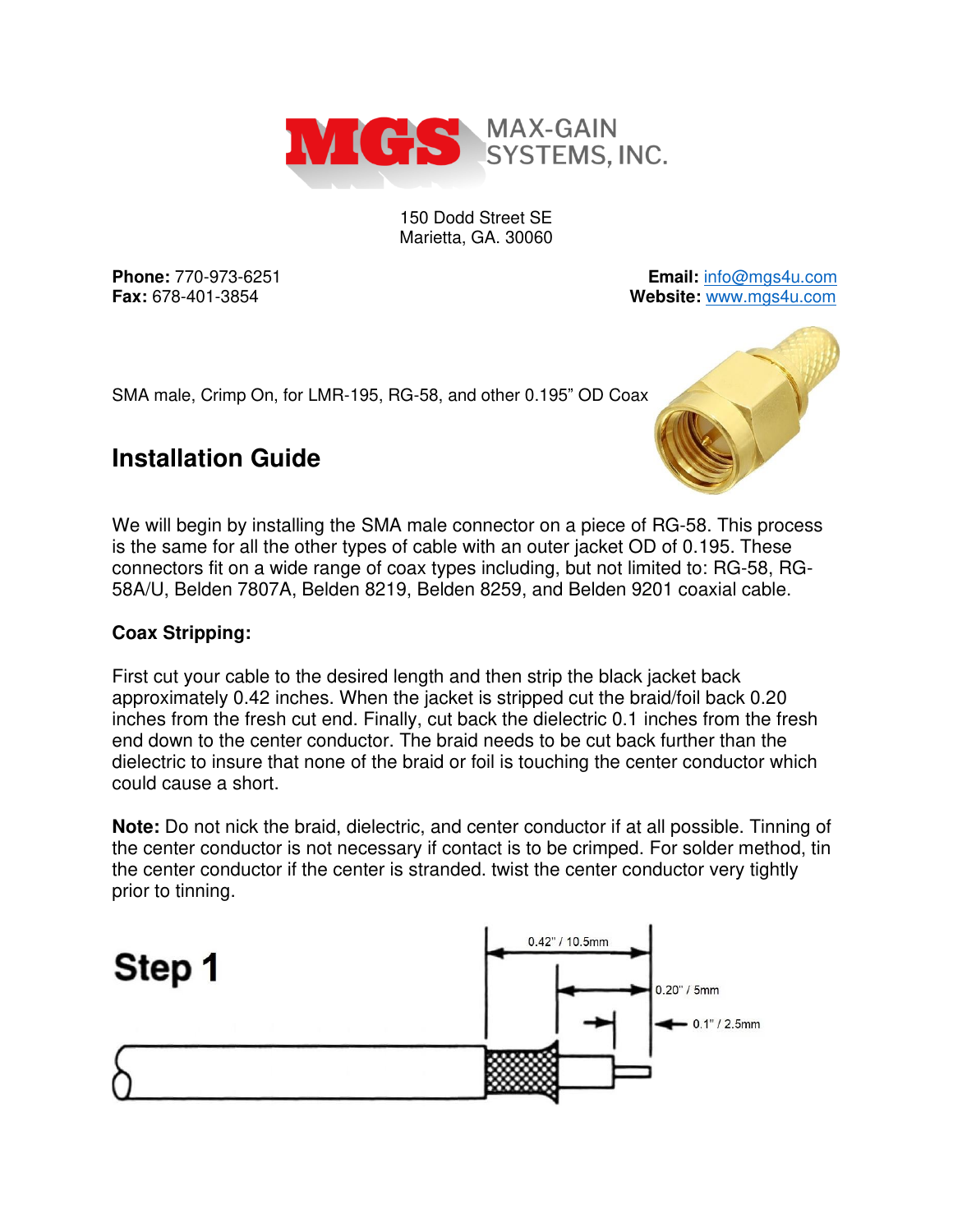#### **Install Method Selection:**

Slide the outer ferrule onto the coax as shown below. Flare the braid slightly to allow insertion of the connector main body. Important: Do not comb out braid.

Place the center contact on the center conductor of the coax so that it butts against the cable dielectric. The center conductor should be visible through the solder / inspection hole of the contact. Crimp or solder contact in place as follows:

#### **Crimp-on Method**

Use the 7505-DIE-8X with a hex of 0.10 installed into a 7505-HANDLE Ratcheting crimp handle for the center pin. (DO NOT OVER CRIMP / CRUSH THE CENTER CONDUCTOR)

#### **Solder-On Method**

Make sure the solder hole is facing up. Touch the soldering iron to the underside of the center pin directly under the solder hole. Touch the solder to the center conductor through the solder hole on the center pin. Allow the heat from the metal to melt the solder so that it wicks into the center pin. Once the solder melts it only takes a tiny amount of solder to make the connection. Do not allow the solder to pool over the solder hole. The outside of the center pin should be free of obstructions for insertion. Do not over heat the center pin which could cause swelling of the dielectric of the coax.



#### **Main Body Install:**

Install the cable assembly with the center pin already affixed, into the main body of the connector. The knurled portion of the main body slides under the braid of the coax. Push the cable assembly into the main body until the center pin snaps into place in the dielectric of the connector.

Slide the ferrule (placed on the coax at the beginning of Step 2) over the braid and completely up against the connector body. Using the 0.213 hex of the 7505-DIE-8X installed into the 7505-HANDLE ratcheting crimp handle, crimp the ferrule at the location shown in the picture below (on the ferrule, but right up against the main body of the connector).